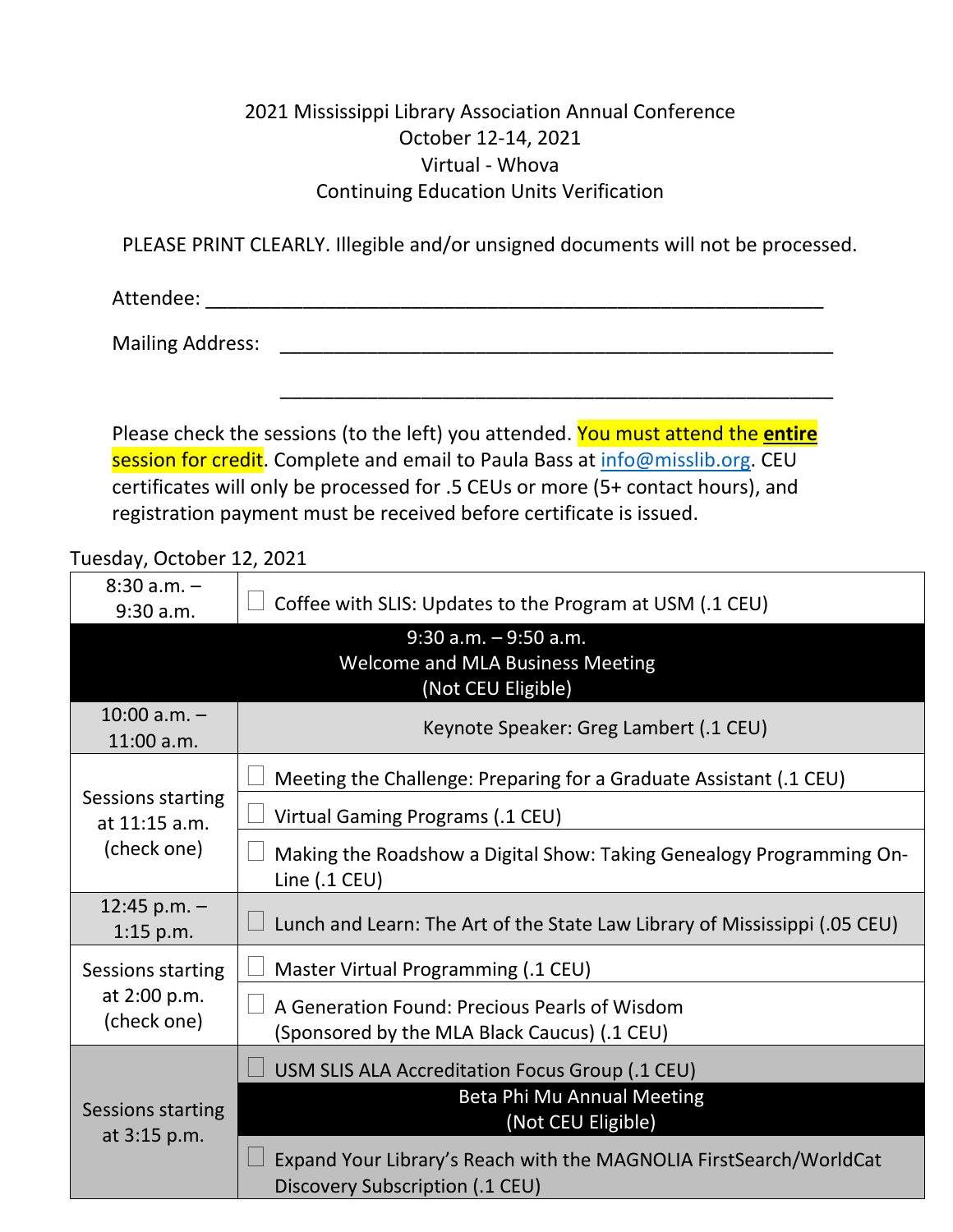| Sessions starting<br>at 4:30 p.m. | In-Person Library Instruction on Hold: Providing Library Instruction<br>Virtually During the COVID-19 Pandemic at Delta State University (.1 CEU) |
|-----------------------------------|---------------------------------------------------------------------------------------------------------------------------------------------------|
|                                   | Almost a Librarian: What a Long-Time Staff Member Has Learned From an<br>MLIS Program (.1 CEU)                                                    |
|                                   | 6:30 p.m. $-8:00$ p.m.<br>President's Bash<br>(Sponsored by the Fay B. Kaigler Children's Book Festival)<br>(Not CEU Eligible)                    |

## Wednesday, October 13, 2021

|                                    | $9:00$ a.m. $-10:00$ a.m.<br><b>MLA Awards</b><br>(Not CEU Eligible)                                                                             |
|------------------------------------|--------------------------------------------------------------------------------------------------------------------------------------------------|
| Sessions starting<br>at 10:15 a.m. | Trust, Trust, and Authority: Libraries Navigating the COVID Infodemic<br>(Sponsored by the Special Libraries Section) (.1 CEU)                   |
|                                    | Always Open: Creative Approaches to Providing Materials in Virtual<br>Environments (.1 CEU)                                                      |
| Sessions starting<br>at 11:30 a.m. | No Holds: How the MSU Libraries Website Team Made Telework Work (.1<br>CEU)                                                                      |
|                                    | <b>Games and Graphic Novels Round Table</b><br>(Not CEU Eligible)                                                                                |
| 12:45 p.m. -<br>$1:15$ p.m.        | Lunch and Learn: Gulf Coast Research Laboratory's Marine Education<br>Center (.05)                                                               |
| Sessions starting<br>at 1:30 p.m.  | Lightning Rounds - Adjusting to the Pandemic (Sponsored by the Special<br>Libraries Section) (.15 CEU)                                           |
| Sessions starting<br>at 2:00 p.m.  | No Time Like the Present: Increasing the Library Accessibility for Disabled<br>Communities (Sponsored by the Social Justice Roundtable) (.1 CEU) |
|                                    | Library Renovation During a Pandemic (.1 CEU)                                                                                                    |
| Sessions starting<br>at 3:15 p.m.  | Lessons Learned Managing Team Projects in a Pandemic: The Civil War and<br>$\Box$<br>Reconstruction Governors of Mississippi Project (.1 CEU)    |
|                                    | MLA Executive Board Meeting (Not CEU Eligible)                                                                                                   |
|                                    | $6:00 \text{pm} - 7:30 \text{pm}$<br>Mississippi Author Awards (Not CEU Eligible)                                                                |